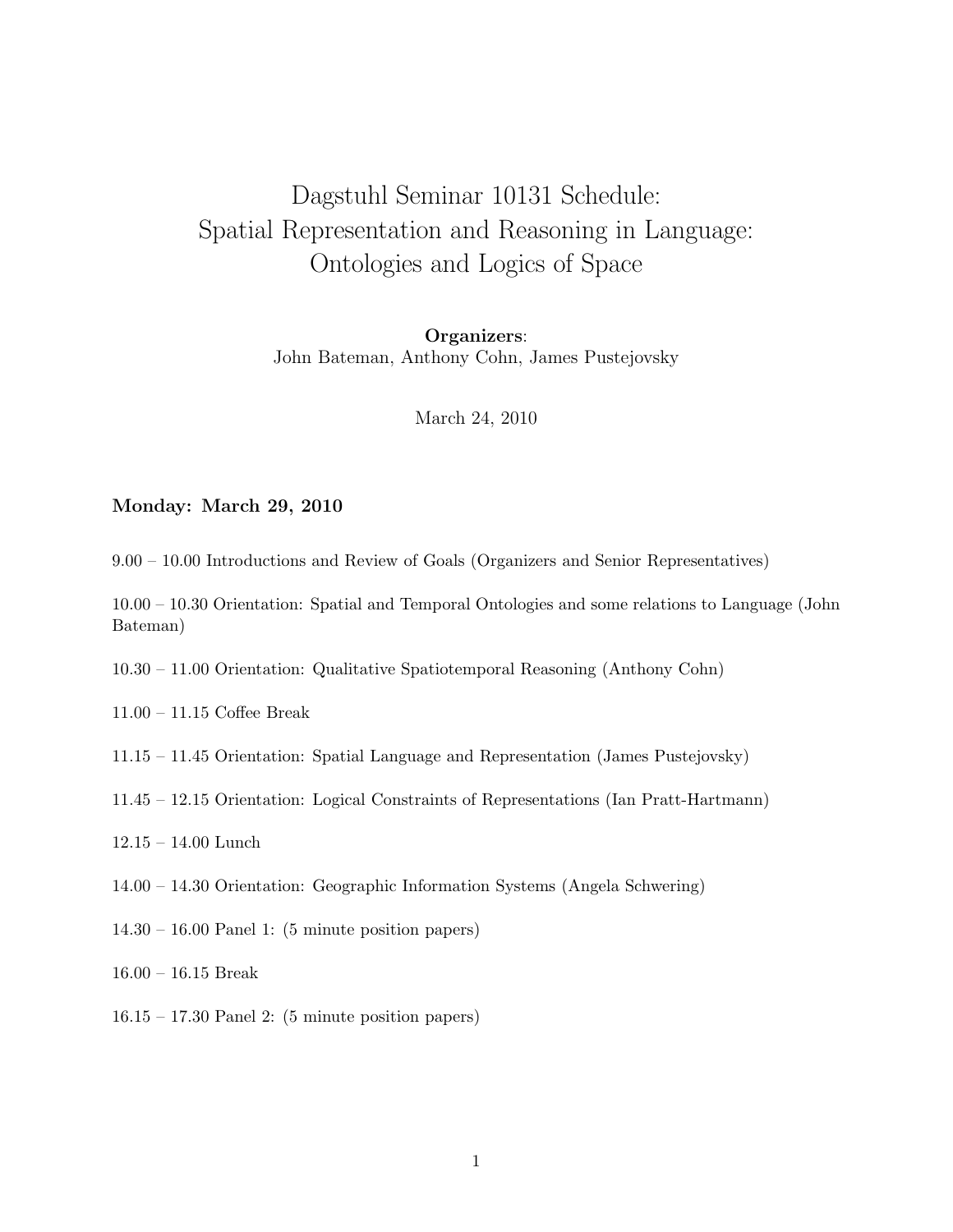# Tuesday: March 30, 2010

9.00 – 9.30 Review of Workgroup Topics

9.30 – 11.45 Workgroups:

- 1. Designing and reasoning with spatial ontologies (Leader: )
- 2. Representing and processing spatial information in language (Leader: )
- 3. Identifying appropriate spatial logics for linguistic expressiveness (Leader: )
- 4. Mapping and normalizing spatial representations for geospatial tasks and domains (Leader: )
- 5. Integrating temporal and spatial ontologies and logics for reasoning about motion and change (Leader: )

11.45 – 12.15 Workgroup Presentations (Each group should present 6 bullets that they are focusing on within their group.)

12.15 – 14.00 Lunch

14.00 – 17.00 Return to Workgroups

17.00 – 17.30 Workgroup Presentations (5-6 slides on what the group has worked on today)

# Wednesday: March 31, 2010

9:00 – 12:15 Prepare for Long Workgroup Presentations

12:15 – 14.00 Lunch

14.00 – 16.30 Workgroup Presentations (30 minute presentation from each group on results from break-out sessions)

16.30 – 17.30 Discussion of Results

### Thursday: April 1, 2010

9.00 – 12:00 Summary and Discussion: Where do we go from here?